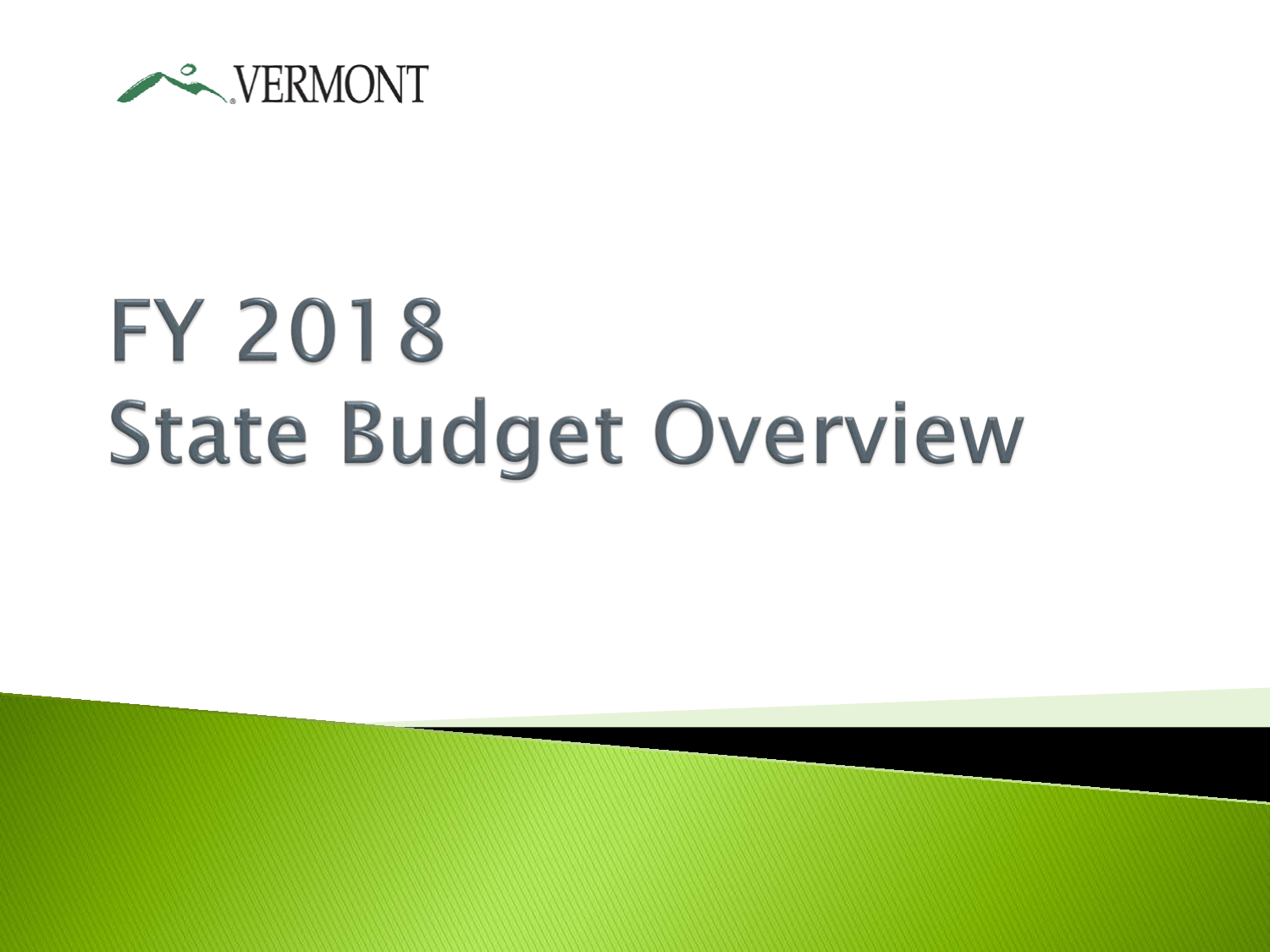## **Public Process**

▶ Public Comments can be submitted through the Finance & Management Website

◦ [Public Comment Page](http://finance.vermont.gov/about-department/contact-us/public-comments-budget-process)

▶ Citizens can provide feedback on priorities by completing the following survey ◦ [FY 2018 Budget Survey](https://www.surveymonkey.com/r/VT_2018_budget)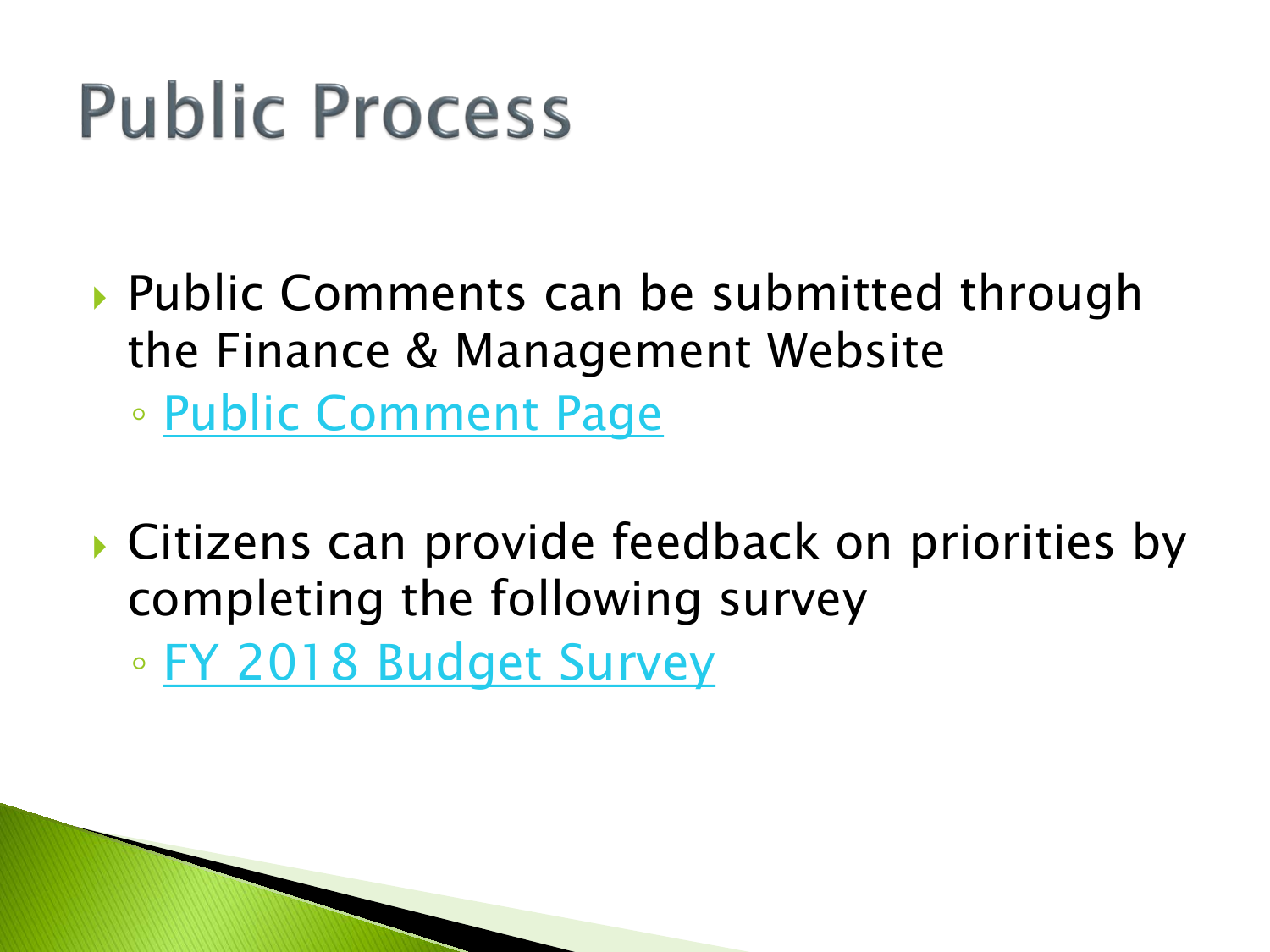## **Budget Process to Date**

- ▶ Finance & Management collected budget submissions from Agencies and Departments this fall
- All budget submissions were given to the transition team after the election
- ▶ The transition team is working on assembling the FY 2018 Governor's budget, the FY 2017 Budget Adjustment, the FY 2018 Capital Bill, and the FY 2018 Fee Bill
- $\blacktriangleright$  In January:

- The FY 2017 Budget Adjustment and FY 2018 Budget will be presented
- The FY 2017 and FY 2018 revenue forecast will be updated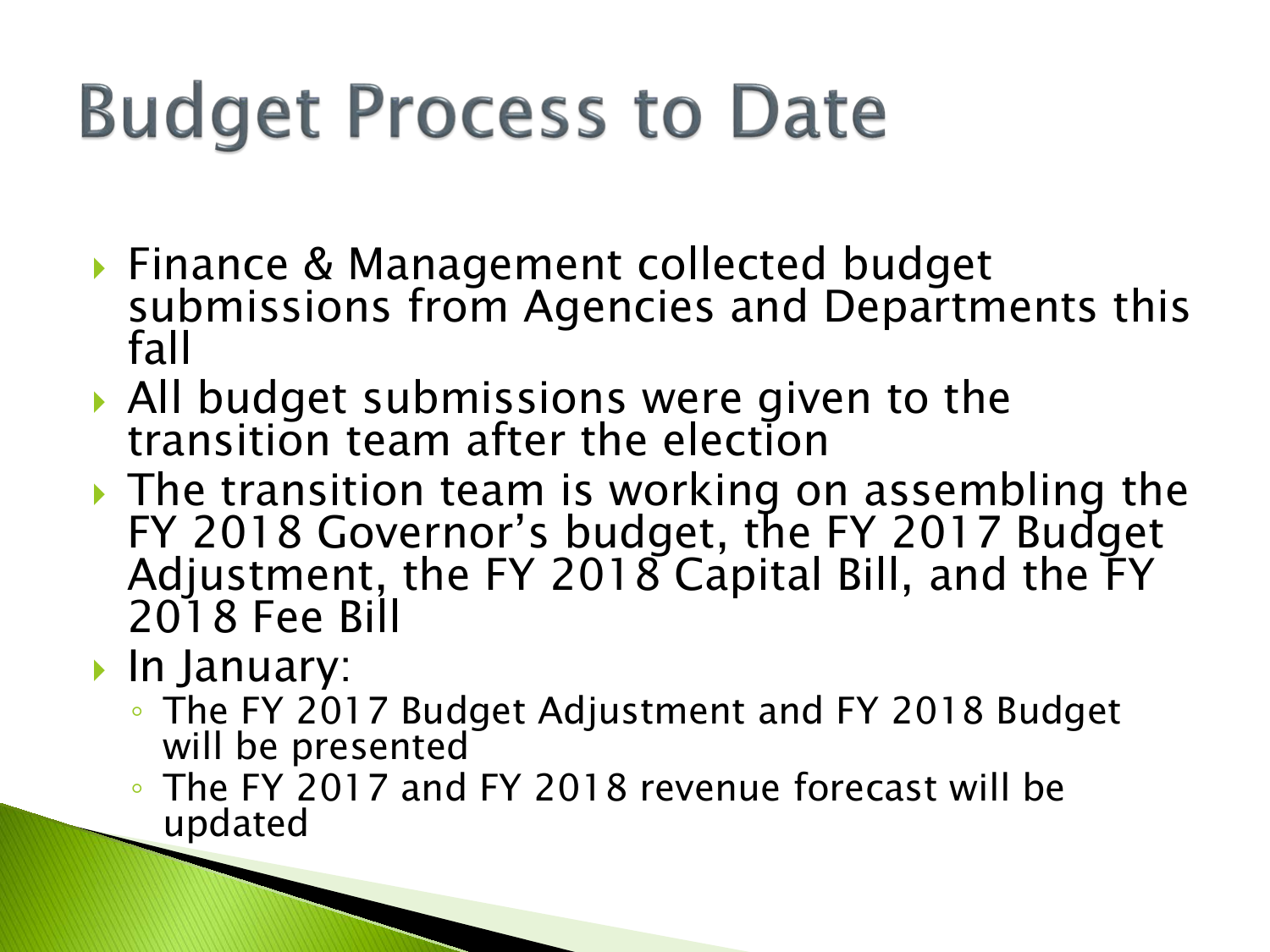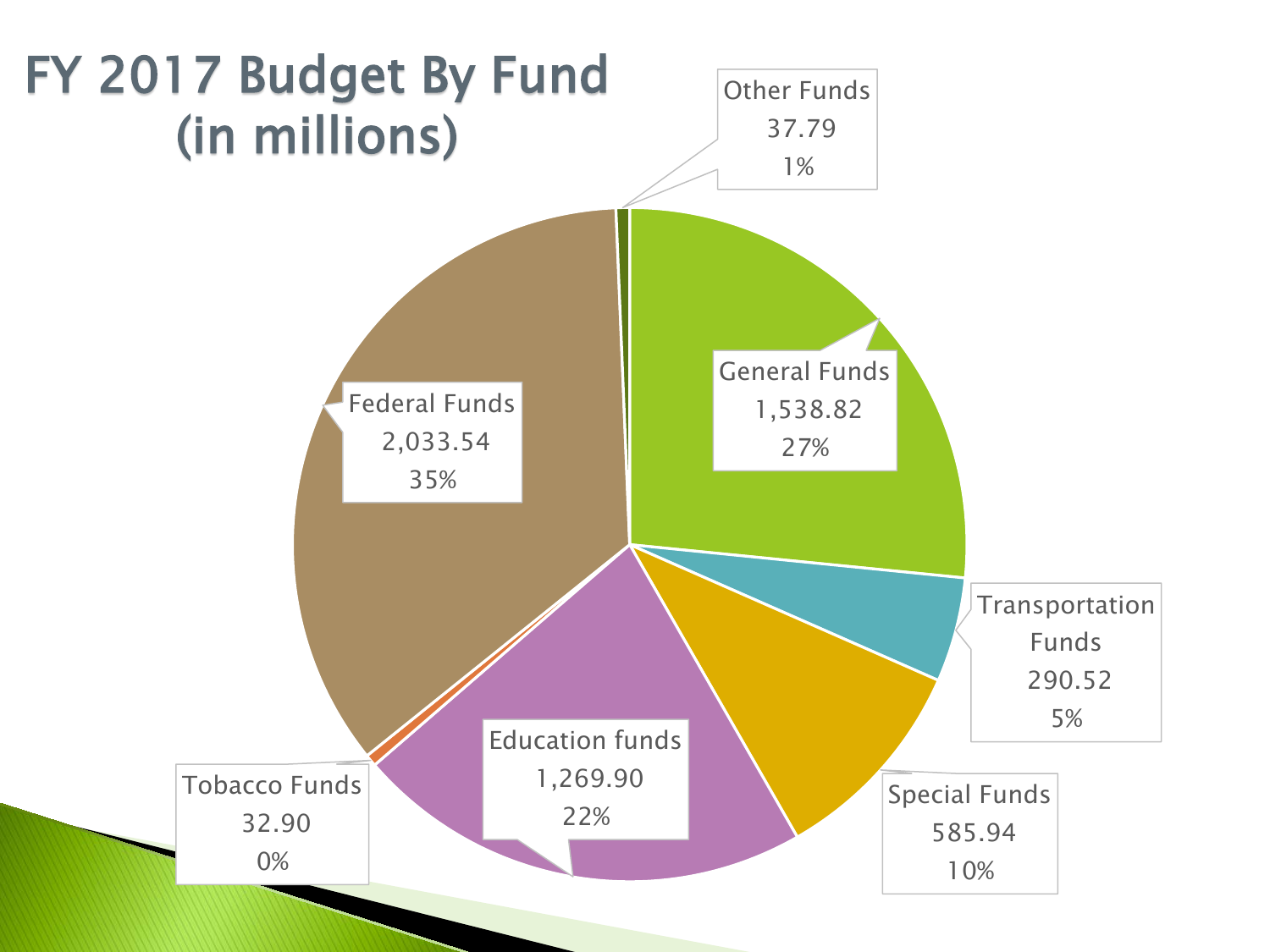#### FY 2017 General Fund Appropriations By Government Function, \$1.54 Billion

|                                              |                                                | Human Services -<br><b>Excluding Medicaid</b><br>\$169,900,918 |                                               | <b>Corrections</b><br>\$142,751,358               |                                             |
|----------------------------------------------|------------------------------------------------|----------------------------------------------------------------|-----------------------------------------------|---------------------------------------------------|---------------------------------------------|
|                                              |                                                |                                                                | <b>Debt Service</b><br>\$71,119,465           |                                                   | General<br>Government<br>\$42,199,961       |
| ducation & Higher Education<br>\$500,192,792 | Medicaid/GC/LTC/State<br>Only<br>\$386,400,964 | Protection<br>\$139,882,179                                    | Other -<br>Labor,<br>Commerce<br>\$35,266,245 | <b>Property Tax</b><br>Assistance<br>\$34,641,776 | Natural<br><b>Resources</b><br>\$27,106,133 |